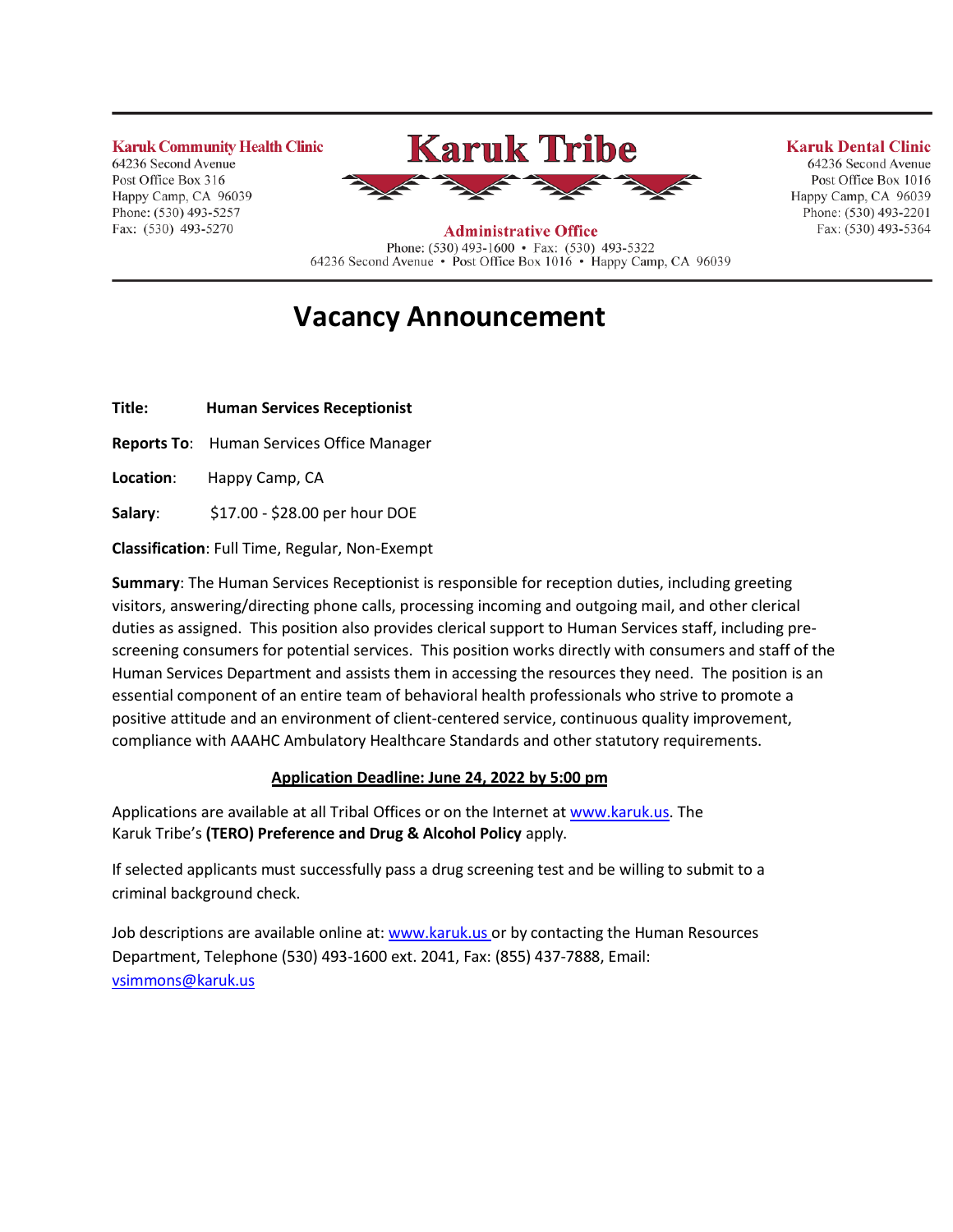## **Position Description**

**Title:** Human Services Receptionist **Reports To**: Human Services Office Manager **Location**: Happy Camp, CA **Salary:** \$17.00 - \$28.00 per hour DOE

**Classification**: Full Time, Regular, Non-Exempt

**Summary**: The Human Services Receptionist is responsible for reception duties, including greeting visitors, answering/directing phone calls, processing incoming and outgoing mail, and other clerical duties as assigned. This position also provides clerical support to Human Services staff, including pre-screening consumers for potential services. This position works directly with consumers and staff of the Human Services Department and assists them in accessing the resources they need. The position is an essential component of an entire team of behavioral health professionals who strive to promote a positive attitude and an environment of clientcentered service, continuous quality improvement, compliance with AAAHC Ambulatory Healthcare Standards and other statutory requirements.

## **Responsibilities:**

- 1. Shall answer main phone line and forward calls to appropriate party. Take and route messages to staff in a timely manner.
- 2. Assist consumers and/or visitors by creating and maintaining a welcoming therapeutic environment upon entering the building.
- 3. Maintain the lobby space with updated resources and information.
- 4. Ensure office security by following safety procedures and controlling access via the reception desk (e.g. limiting access to clinical areas, maintain visitor log, issue visitor badges).
- 5. Accurately complete prescreening forms for consumers interested in services calling via phone or walking in to the office. Route prescreening forms to appropriate staff.
- 6. Present initial paperwork to new consumers arriving for appointment, obtain consumer identification and insurance information and upload to the system as appropriate.
- 7. Confirm completion of initial appointment paperwork before alerting appropriate staff that consumer is ready for initial visit.
- 8. Maintain consumer records and other clinical records by scanning information and saving it to the Electronic Health Record or filing in the paper chart.
- 9. Proficiently schedule, reschedule, and cancel client appointments using RPMS, and BPRM modules.
- 10.Consistently provide daily appointment schedules to each clinical staff member.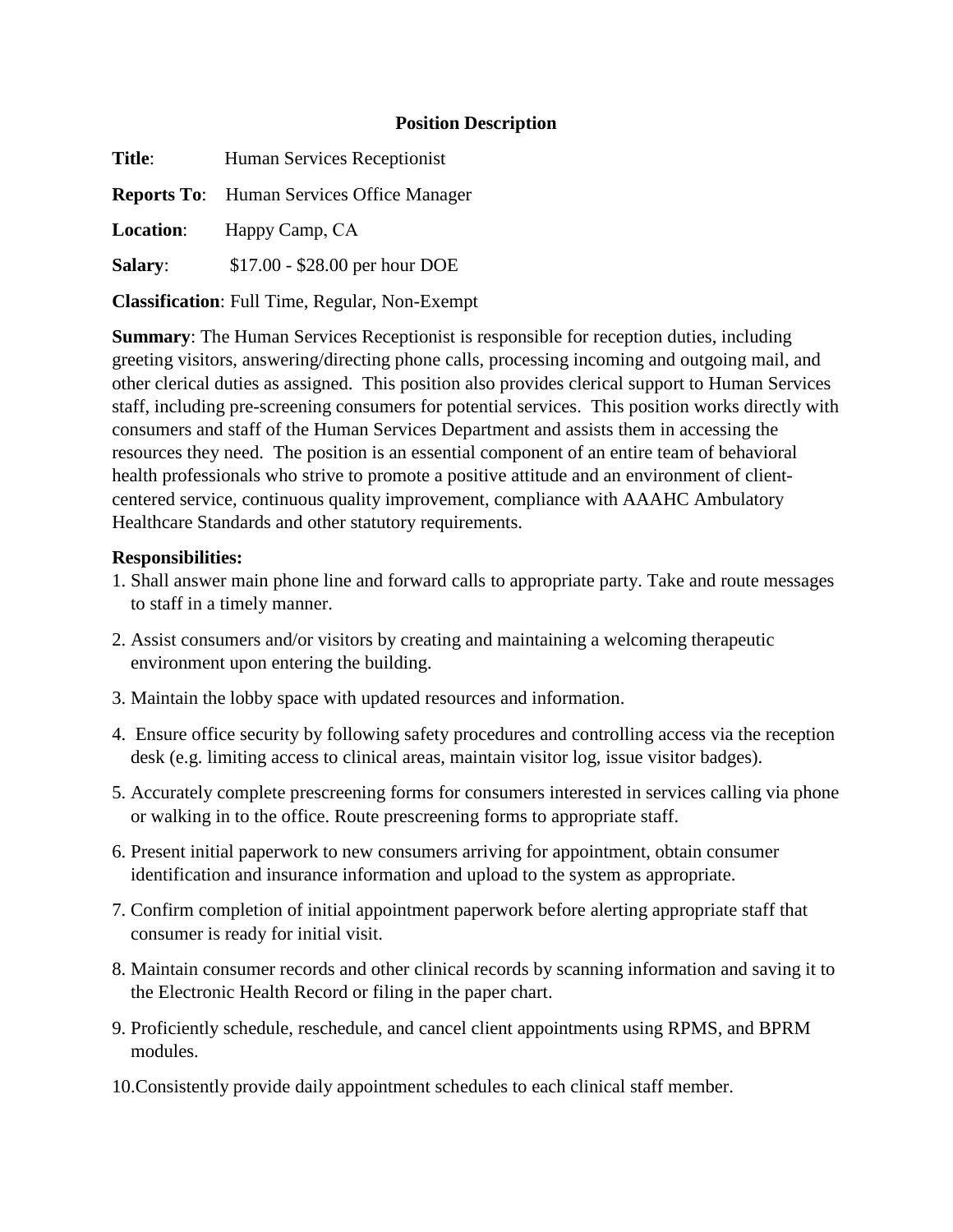- 11. Collect billing information, e.g., Medi-Cal, Medicare, and Private Insurance, compile pertinent daily sheet information, etc., and shall correctly collect and record payments.
- 12. Responsible for updating voice mail messages or announcements on human services front office phone, as needed or instructed.
- 13. Contact clients to confirm appointments, notify them of unavoidable delays or cancellations and send out appointment reminders.
- 14. Assist with and route medications refills as appropriate.
- 15. Sort and log incoming mail and messages into distribution boxes, and process and log outgoing mail.
- 16. Shall provide office support for example; typing, filing etc.
- 17. Ensure the confidentiality, security, and physical safety of client's health records at all times.
- 18. Is available for local and out of the area travel as required for job related training or to cover other clinic sites when needed.
- 19. Is cooperative in attending all required meetings and functions as requested.
- 20. Is polite and maintains a priority system in accepting other position related job duties as assigned.
- 21. Assist Behavioral Health clients with coordination of transportation as needed.

### **Qualifications**:

- 1. Demonstrates the ability to work effectively with Native American people in culturally diverse environments.
- 2. Minimum of one-year experience working in a mental health, medical or social service related environment.
- 3. Must demonstrate excellent customer service skills and present a professional, respectful and caring demeanor towards consumers and staff.
- 4. Calm approach to problem- solving and stressful situations.
- 5. Must possess strong organizational skills and attention to detail.
- 6. Knowledge of HIPAA guidelines and ability to maintain confidentiality.
- 7. Experience with electronic medical systems and the ability to navigate and obtain information from then as needed.

### **Requirements**:

- 1. Must have High School Diploma or equivalent.
- 2. Must have good computer knowledge and the ability to enter data in electronic health care systems in a timely manner.